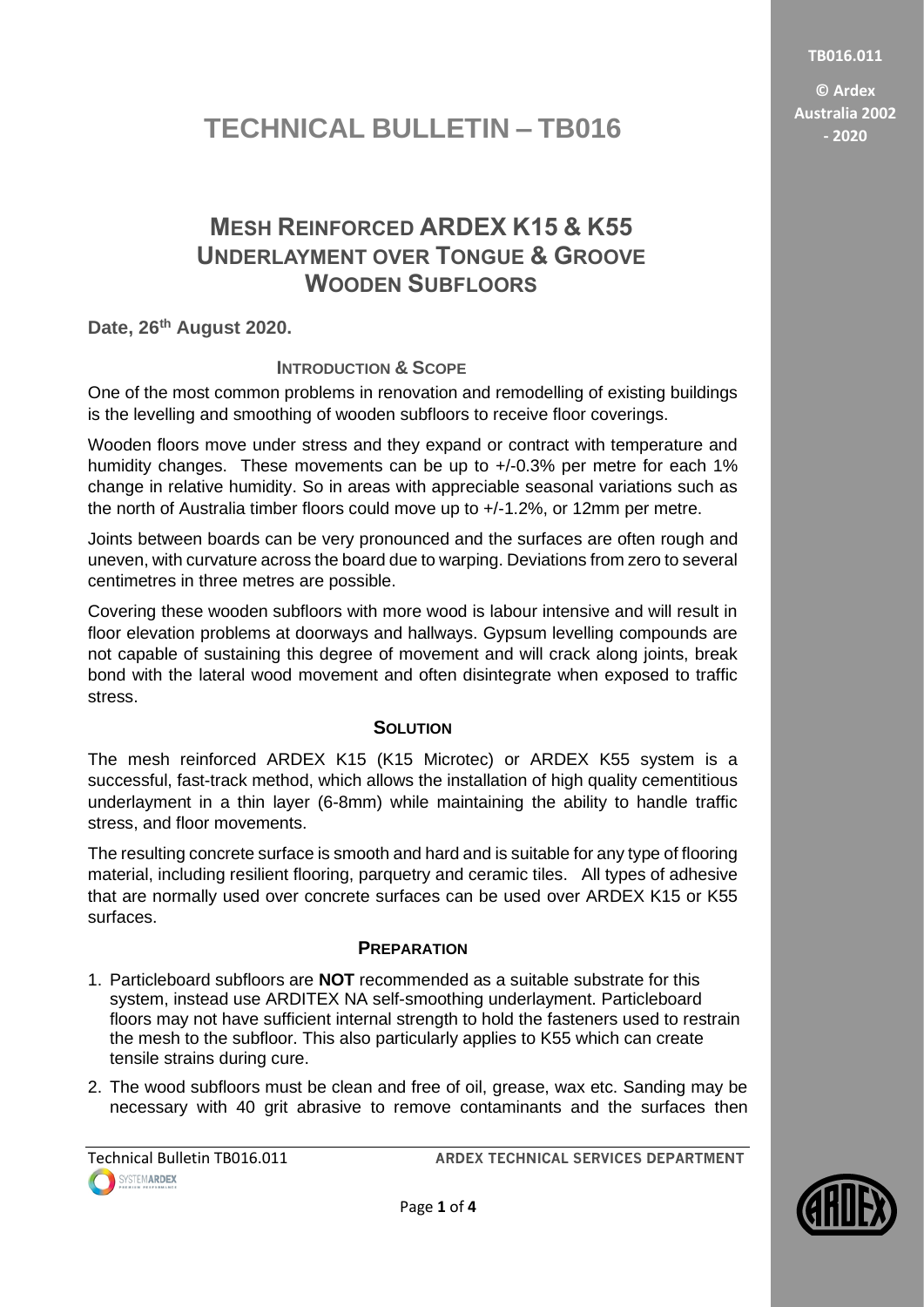vacuumed clean of dust. Moisture content must be in the normal acceptable range of ~11-15% when measured.

3. The subfloor should be solid and fixed securely to provide a rigid base, with deflections under load less than  $1/360<sup>th</sup>$  of the span distance of the floor joints. Any boards exhibiting movement should be re-nailed. Open joints should be filled with a suitable fast setting mortar such as ARDEX A45.

The examination of the subfloor is a professional evaluation by the contractor and is most important.

Prime the wood subfloor with ARDEX P82 Ultraprime in accordance with printed technical data.

- 4. There are two types of mesh that can be used as shown below.
	- a) The preferred and more rigid type is a galvanised, diamond metal lath mesh with 15mm apertures. This is stapled or screwed to the subfloor (note: this system can also have the mesh screwed down).

#### *Chicken wire or bird mesh are not suitable substitutes*.

b) The second type is woven E-glass\* fibreglass mesh with 10-12mm sized apertures. This is either stapled or spot stuck to the subfloor with a structural adhesive and is suitable for more rigid floors.

An example of metal tilers or renderers lath.

(Truss Forte Rendalok<sup>®</sup> [http://trussforte.com.au](http://trussforte.com.au/) (formerly called Sankey Rendalloc)

An example of E-glass\* fibreglass matting with 10mm apertures and 2 x 0.75mm thick fibres.

(Colan - product AF616WS see

http://www.colan.com.au/compositereinforcement/fibreglas s-woven-fabric-leno-130g-m2-1000mm.html)

\* E-glass is alkali resistant





- 7. The levelling compound shall be either ARDEX K15 or ARDEX K55. It is recommended that the applied thickness is a minimum of 5mm. Insufficient thickness will lead to mesh ghosting and show through.
- 8. To improve the flexibility of the floor levelling cement, the additive to be mixed with ARDEX K15 shall be ARDEX E25 Resilient Emulsion.

*Note: ARDEX K15 to be mixed with ARDEX E25 as follows: -*

*1.6 litres ARDEX E25*

*plus 4.0 litres water*

*to 20 kg ARDEX K15*

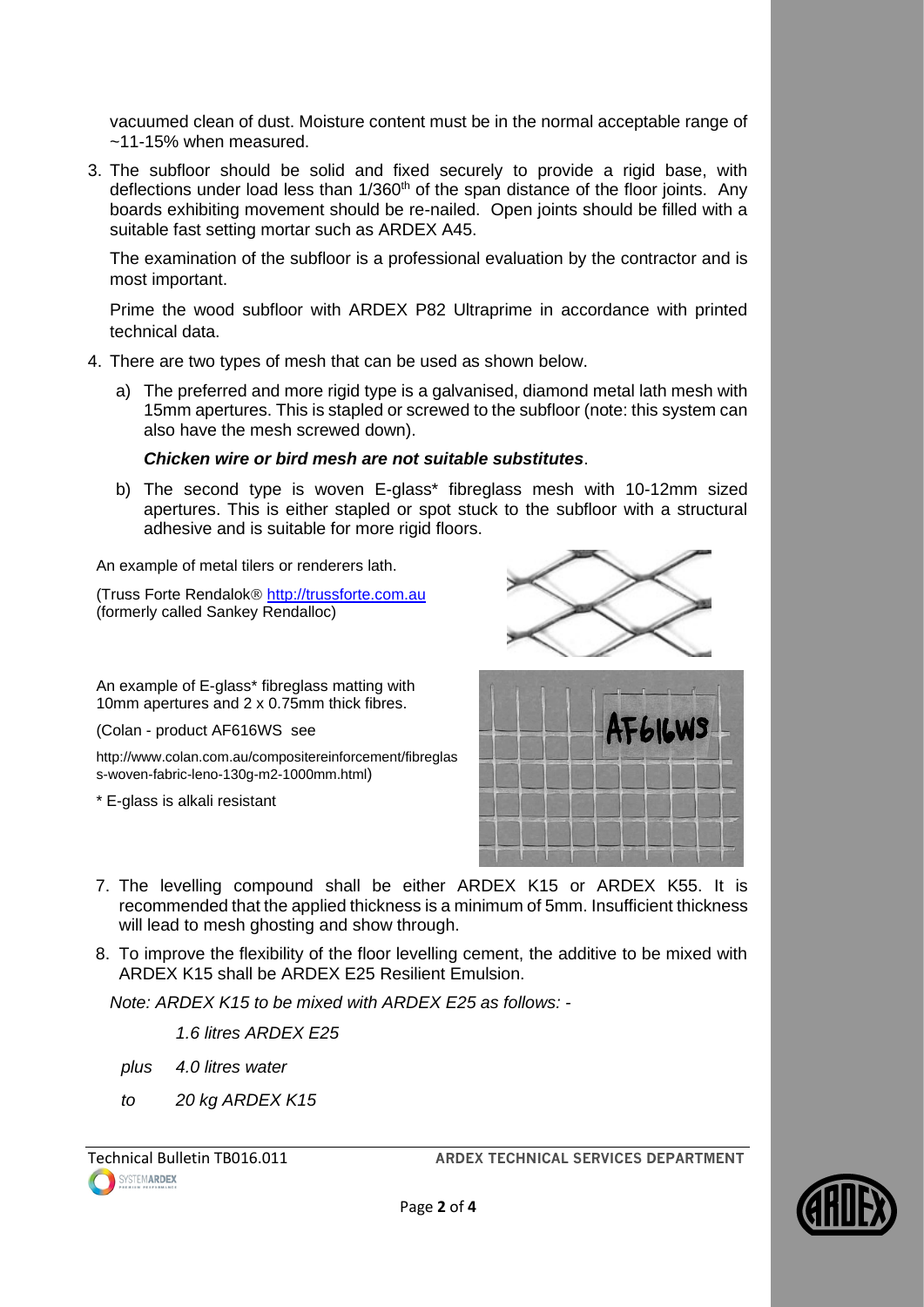ARDEX K55 **does not** require the use of E25 Resilient Emulsion.

- 9. Minimum installation temperature is 15°C.
- 10. Where K15 has been used, the floor can be walked on 3 to 4 hours after installation, depending on temperature. Floor coverings can be installed the next day.
- 11. Where K55 has been used the floor should be cured in 60 minutes and ready for floor coverings after that.
- 12. Ceramic tiles can be installed as per Ardex Technical Bulletin TB218.
- 13. Ensure that there is adequate cross-flow ventilation and that the minimum height clearance between earth and the timber flooring, in accordance with Australian Standards (AS1884-2012 section 3.2.4) is maintained. Failure to have adequate underfloor ventilation can result moisture build up under the subfloor which result in excessive floor deformation, mould growth or moisture permeation through the underlayment which can result in blistering of sheet vinyl.
- *14. Always make a test installation first to assure success, as floor conditions vary from site to site. Once this type of floor has been installed, removal of the topping is extremely difficult, and may require complete removal of the floor timbers.*



Typical installation over T&G floor.